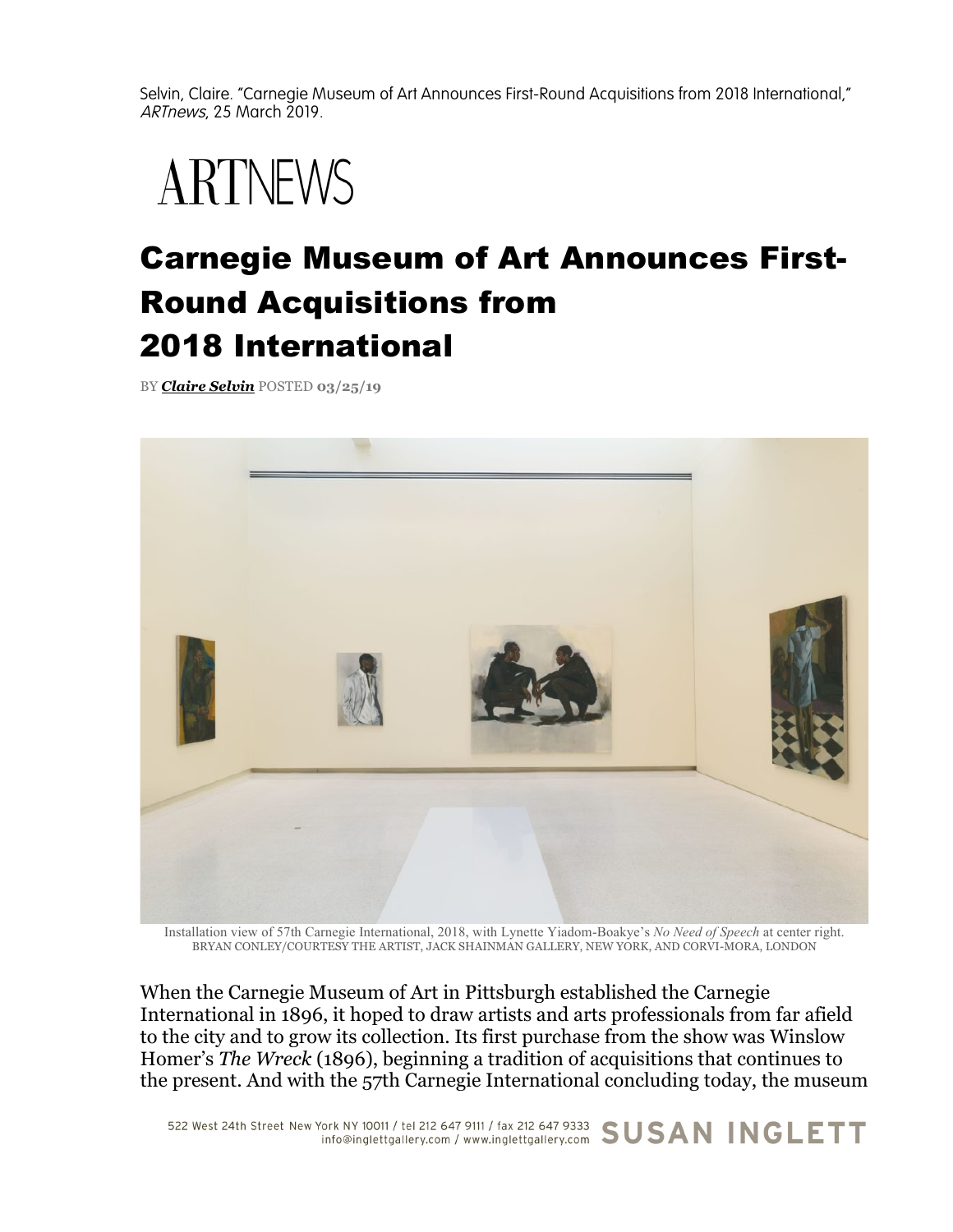Selvin, Claire. "Carnegie Museum of Art Announces First-Round Acquisitions from 2018 International," ARTnews, 25 March 2019.

has revealed the nearly 40 works it has added to its collection from the event, which included 33 participants.

Among the artists whose work is entering the museum's collection for the first time are Huma Bhabha, Sarah Crowner, Alex Da Corte, Kevin Jerome Everson, Park McArthur, Jessi Reaves, and Lynette Yiadom-Boakye. Eric Crosby, the Carnegie Museum of Art's acting co-director and senior curator of contemporary art, told *ARTnews* that, by the end of its acquisition process, which continues after the exhibition closes, the institution will have 70 percent of the artists from the 2018 International in its holdings—among that group, 80 percent will be new to the collection.

Ingrid Schaffner, who curated the International, compared these new additions to a "time capsule" of her show, though, she added, "what's right for the exhibition might not be right for the collection."

Various works in the International, such as Crowner's floor-to-ceiling, site-specific painting, could not be incorporated into the collection for logistical reasons. But the museum identified another of Crowner's works, *Opening Violet and Green* (2018), that is "directly related" to her monumental work in the exhibition, as one to acquire.

The museum acquired more than one piece by some artists. For example, it received McArthur's sound installation *Pits* (2018), which she created for the International, as a gift from the artist, and the institution also purchased a sign installation by McArthur titled *Liabilities* (2015), which Schaffner called "a major work of hers."

Other notable pieces in this selection of acquisitions are four early video works by Joan Jonas, Mel Bochner's *Do I have To Draw You A Picture?* (2017), Zoe Leonard's *I want a president* (1992/2018), and Yiadom-Boakye's *No Need of Speech* (2018).

Schaffner affectionately referred to the works in her exhibition as "friends," and Crosby emphasized that "the cumulative effect of the acquisitions is not only to bring artists and their works into the collection, but also Ingrid and her thinking into the collection."

Here are the works in this group of acquisitions.

**Huma Bhabha**, *Untitled* (2017) **Mel Bochner**, *Do I Have To Draw You A Picture?* (2017) **Mimi Cherono**